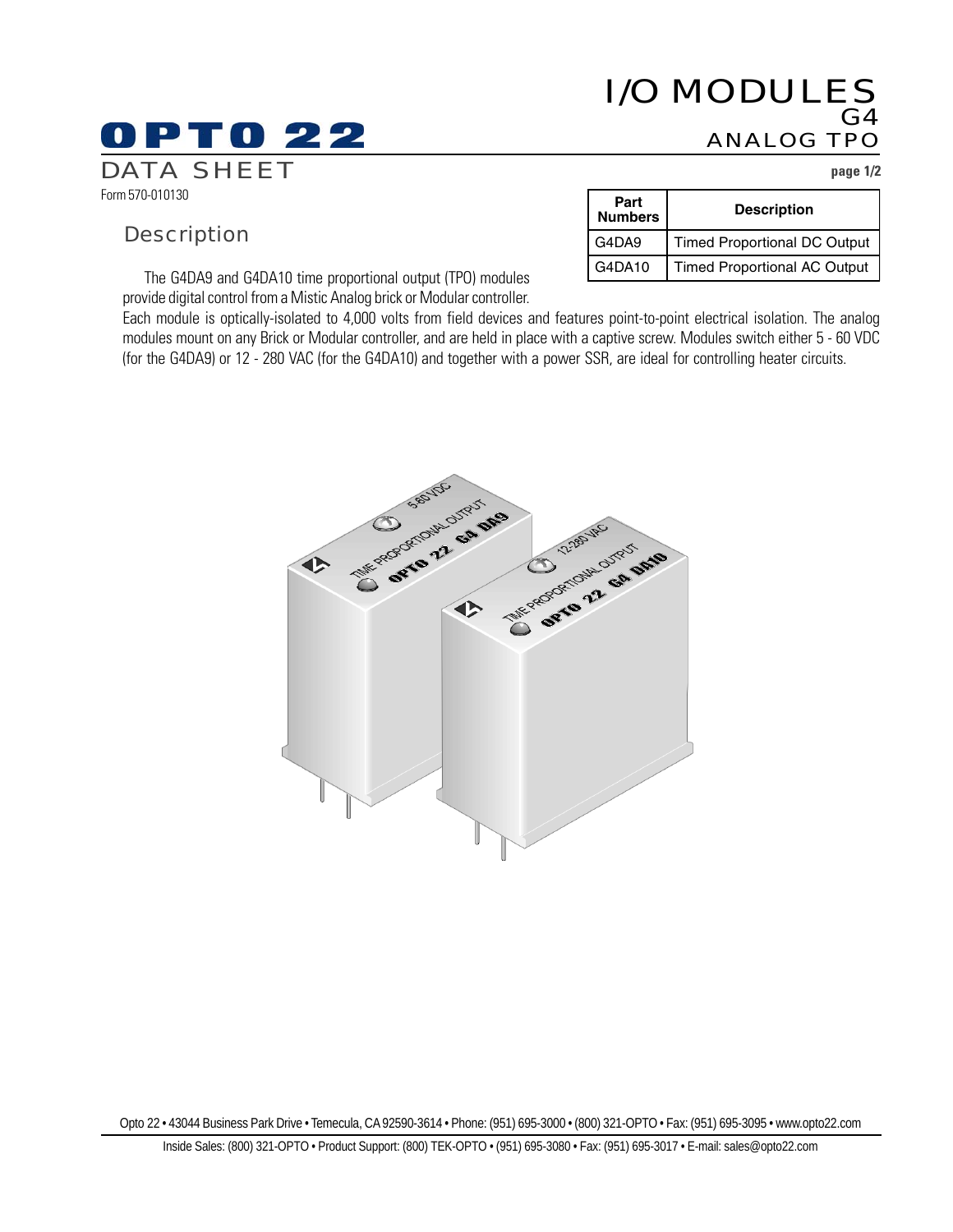# I/O MODULES G4 ANALOG TPO

# **OPTO 22**

DATA SHEET **page 2/2**

Form 570-010130

## Specifications G4DA9 AND G4DA10

|                                                               | G4DA9                                                              | <b>G4DA10</b>                                                      |
|---------------------------------------------------------------|--------------------------------------------------------------------|--------------------------------------------------------------------|
| <b>Ambient Temperature</b><br>Operating<br>Storage            | $0^\circ$ C to 70 $^\circ$ C<br>- 25 $\degree$ C to 85 $\degree$ C | $0^\circ$ C to 70 $^\circ$ C<br>- 25 $\degree$ C to 85 $\degree$ C |
| Isolation<br>Input-to-Output                                  | 4,000 Vrms                                                         | 4.000 Vrms                                                         |
| Turn-on Time                                                  | 50 ms                                                              | Half cycle AC waveform                                             |
| <b>Turn-off Time</b>                                          | 50 ms                                                              | Half cycle AC waveform                                             |
| Output Voltage Drop<br>Maximum Peak                           | 1.6V                                                               | 1.6V                                                               |
| Operating Voltage Range                                       | 5 - 60 VDC                                                         | 12 - 280 VAC                                                       |
| <b>Current Rating</b><br>at 45° C Ambient<br>at 70° C Ambient | 0.5A<br>0.3A                                                       | 0.5A<br>0.3A                                                       |
| Surge Rating                                                  | 1 A for 1 second                                                   | 80 A (peak) for 1 cycle                                            |
| Off-State Leakage at<br>Maximum Voltage                       | 1 mA at 60 VDC                                                     | 3 mA at 280 VAC                                                    |
| Period                                                        | 2.048 seconds to 8.7 minutes<br>4.096 seconds default              | 2.048 seconds to 8.7 minutes<br>4.096 seconds default              |
| Resolution                                                    | $12$ -bit<br>Each bit = Period/4096<br>1 millisecond/bit default   | $12$ -bit<br>Each bit = Period/4096<br>1 millisecond/bit default   |
| <b>Power Requirements</b>                                     | 5 V at 25 mA                                                       | 5 V at 25 mA                                                       |

## **Connections**



Opto 22 • 43044 Business Park Drive • Temecula, CA 92590-3614 • Phone: (951) 695-3000 • (800) 321-OPTO • Fax: (951) 695-3095 • www.opto22.com

Inside Sales: (800) 321-OPTO • Product Support: (800) TEK-OPTO • (951) 695-3080 • Fax: (951) 695-3017 • E-mail: sales@opto22.com © 1991–2001 Opto 22. All rights reserved. All trademarks, trade names, logos, and service marks referenced herein belong to their respective companies.